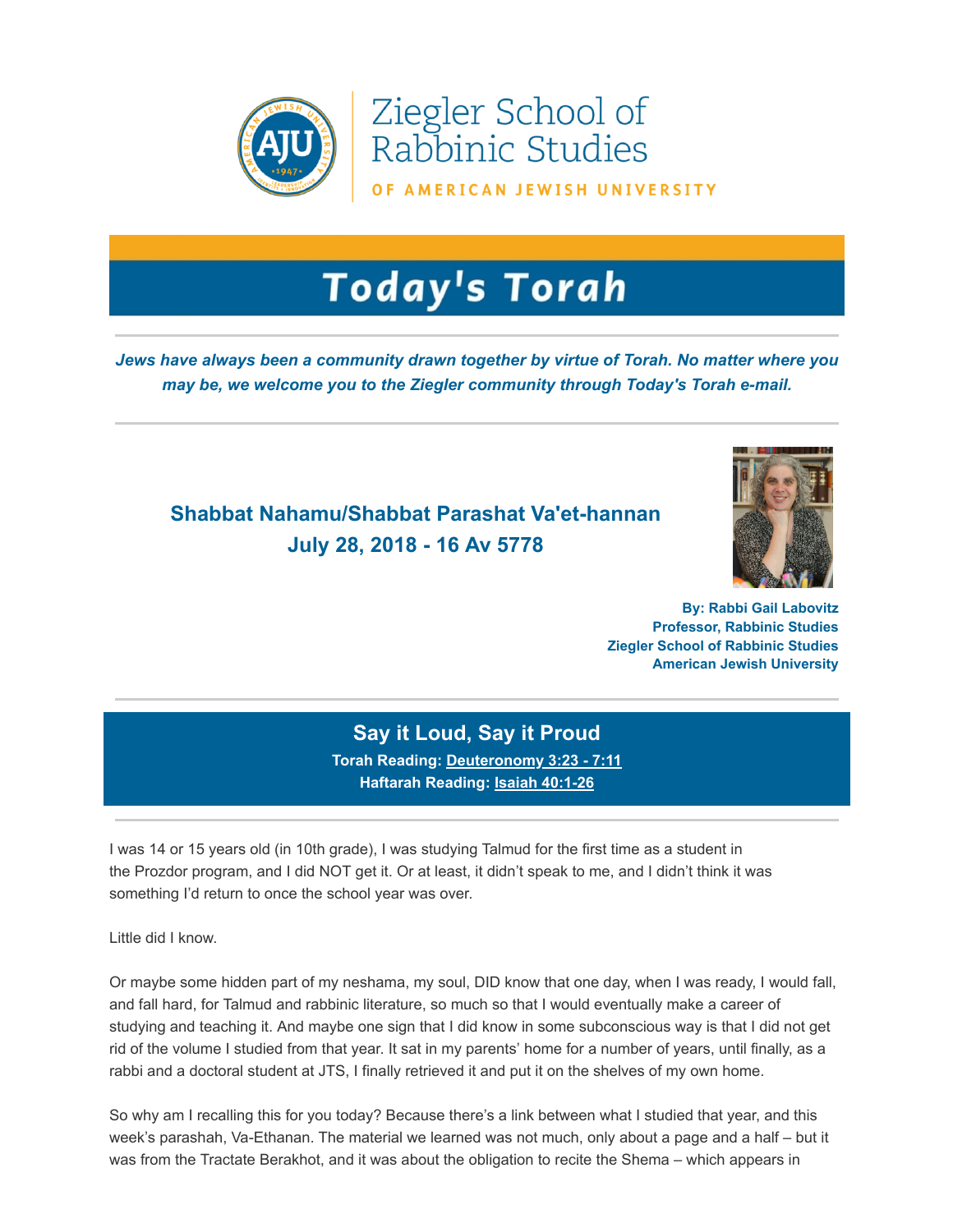Deut. 6:4, followed by the paragraph traditionally known as "the V'Ahavta" (vv. 5-9), as part of this week's Torah reading. The Shema is a crucial part of the morning and evening services with which we start and end our days. It is a statement of the most fundamental theological principle in a religion that otherwise typically de-emphasizes systematic theological statements. God is the sole and unified Divinity in the universe, and God is our God as the People of Israel. And so I found myself returning to that small Talmudic snippet to see what it could teach me not quite forty years later – for even Torah we have already learned once, or twice, or multiple times, can have new things to teach us.

One of the pieces I find myself drawn to in this moment is a mishnah on 15a and the short discussion thereto. The underlying question of the mishnah is about a detail of how we are to recite the Shema. Ideally, it should be said aloud. But what if one said it quietly, so quietly that one did not even oneself hear what was said? Rabbi Yose says that the religious obligation has not been adequately fulfilled; Rabbi Yehudah says that it has. The talmudic commentary thus asks how each rabbi has come to his position:

> *What is Rabbi Yose's reasoning? Because it is written "Hear" – (this means) you must make audible (hearable) to your ears (the words) you bring forth from your mouth.*

*Whereas the other teacher (Rabbi Yehudah) holds that "Hear" (means) in any language which you comprehend.* 

*(Actually) Rabbi Yose derives both (rules) from it.* 

The discussion hinges on the Hebrew root shin, mem, ayin, which has multiple, inter-related meanings. The most basic of these is "hear," but it can also connote understanding and learning (indeed, the phrase I have translated above as "derives…from it" is "shema mina" in the original). Which of these is intended here?

There is a good argument to be made for either "Hear" or "Understand." As I've already stated, the Shema is about as basic and fundamental a statement of Jewish belief as there is. In a discussion on the previous page (14b), which my class also learned that long-ago year, the Talmud discusses the order of the paragraphs we say in the Shema (which in addition to Deut. 6:4-9 includes Deut. 11:13:21 and Num. 15:37- 41), and why we say them in the order we do. One answer is that we must first accept – actively and vocally – God's sovereignty over us (recite Deut. 6:4), and only then can we turn to the commandments that are described in the following three paragraphs, such as teaching our children, putting mezuzot on our doorposts, wearing tefillin, and having tzitzit on the corners of our garments. The Shema is our statement of that acceptance.

Thus, it makes sense that if this is what we really and truly believe, indeed if this is the foundation of our belief system and way of life more generally, then we should be willing, and obligated, to say so out loud, such that we – and others – can hear ourselves say it. It also makes sense that if this is what we really and truly believe, indeed if this is the foundation of our belief system and way of life more generally, then we need to fully know and understand what we are saying, including being permitted to say the Shema in our native language even if that is not Hebrew.

And why does this seem so significant to me now? I can't speak for anyone else, but I highly doubt that I am alone in the feeling that this is a historical moment that especially calls on us to know who we are and what we believe, what guides us, and how we decide to act in the world. "Shema" – you can know that you genuinely believe something if you feel willing and obligated to speak it loudly enough that it can be heard, that you can hear yourself say it. "Shema" – you can't be sure you genuinely believe something if you are saying it in words you don't truly understand.

Ultimately, the halakhah, Jewish law, was decided in favor of Rabbi Yehudah: although one